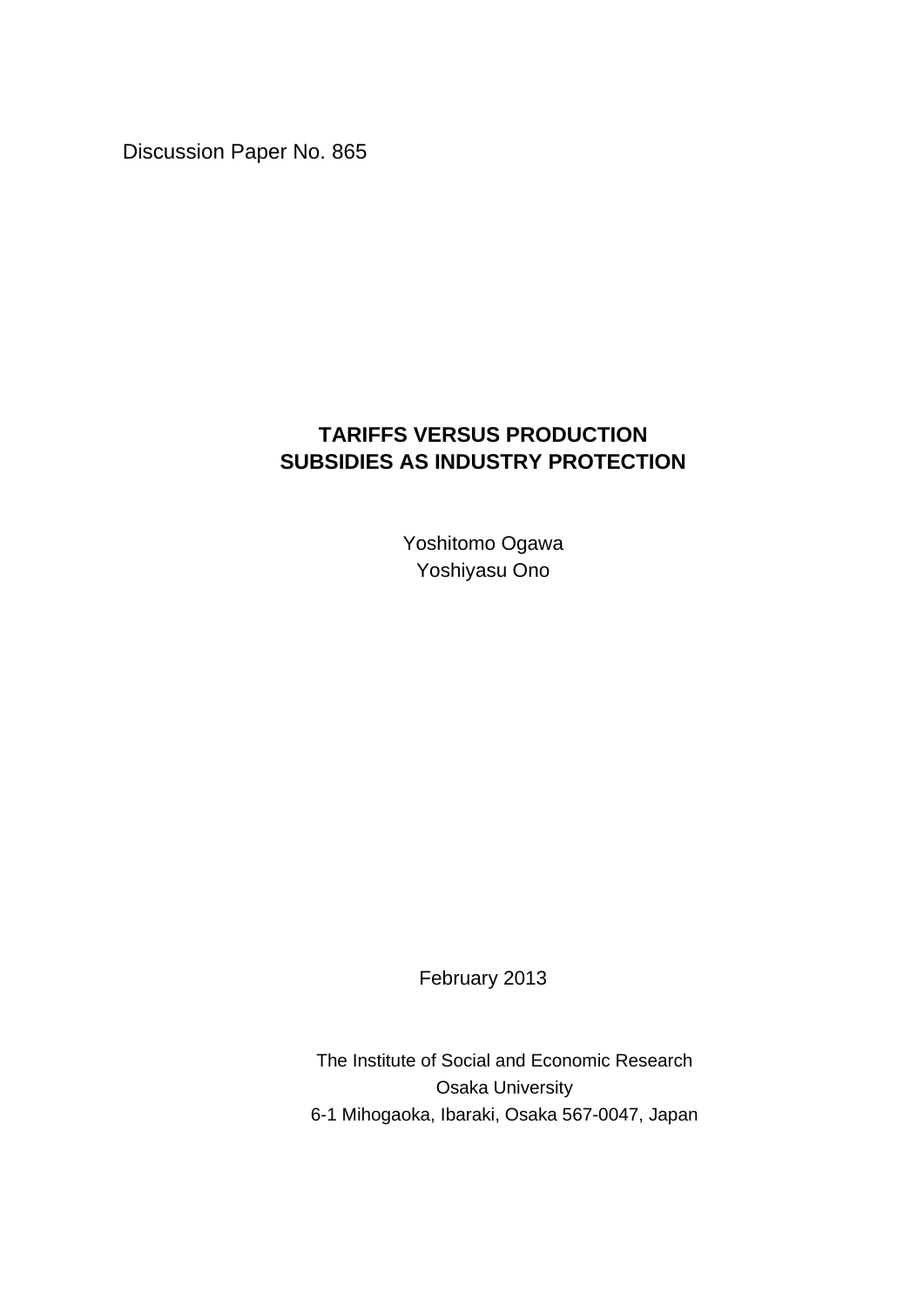## Tariffs versus Production Subsidies as Industry Protection

Yoshitomo Ogawa<sup>∗</sup> and Yoshiyasu Ono†

February 2013

#### Abstract

This paper provides a welfare comparison of a tariff with a combination of a production subsidy to, and a commodity tax on, an import-competing commodity in a two-country economy. We treat some plausible situations of industry protection, including where the initial tariff is above the optimal tariff, where a certain output level of a tariff-imposed commodity must be maintained, and where there is positive externality of its domestic production. In those cases we explore the optimal combination of the production subsidy and the commodity tax and show it to be superior to the tariff from the welfare viewpoint.

Keywords: Commodity Tax, Production Subsidy, Tariff, Industry Protection

JEL Classification: F11, F13, H23

<sup>∗</sup>Faculty of Economics, Kinki University, 3-4-1 Kowakae, Higashiosaka, Osaka 577-8502, JAPAN; E-mail: ogawa@eco.kindai.ac.jp

<sup>†</sup>Institute of Social and Economic Research, Osaka University, 6-1 Mihogaoka, Ibaraki, Osaka 567-0047, JAPAN; E-mail: ono@iser.osaka-u.ac.jp.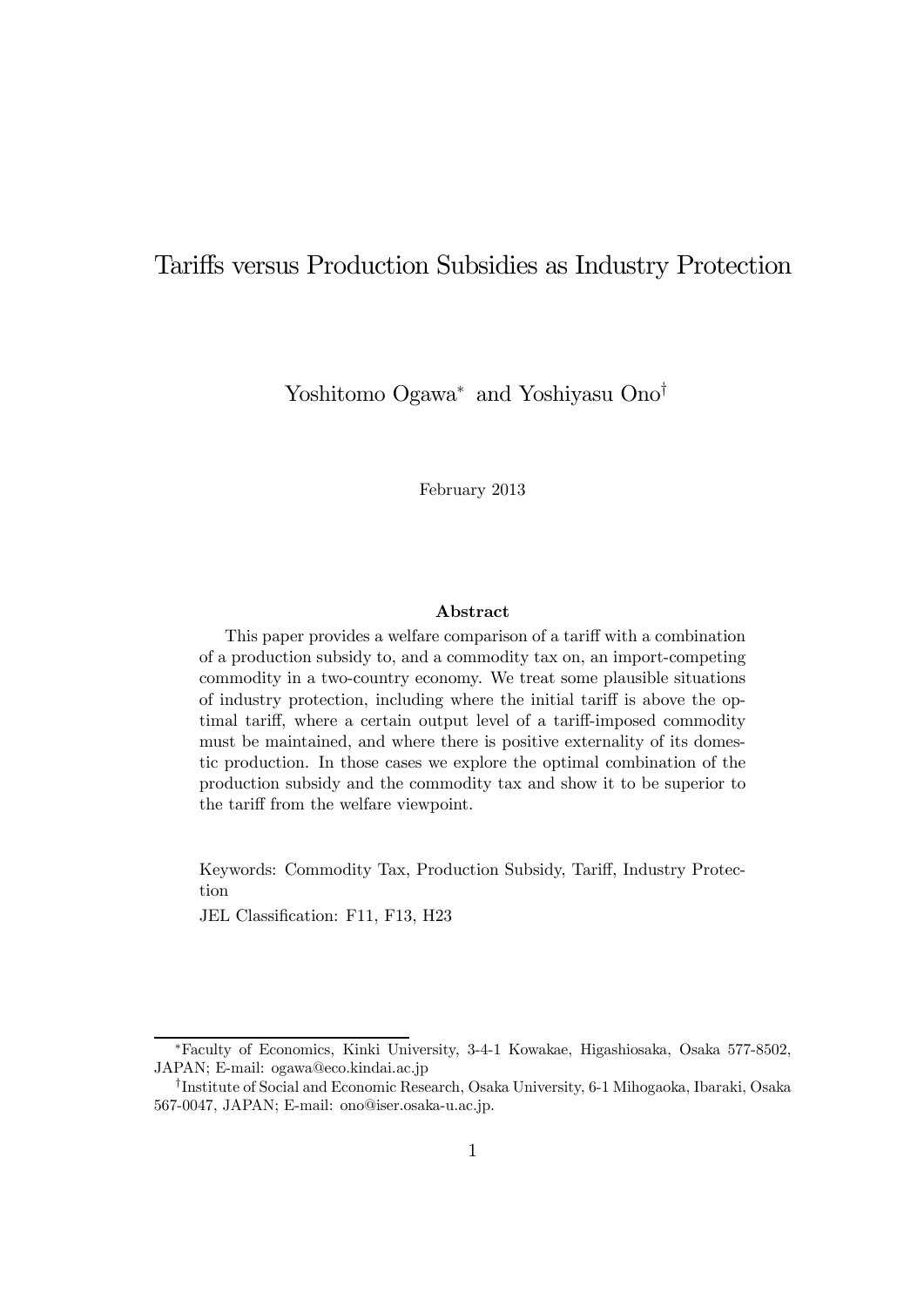## 1 Introduction

A tariff is a typical policy that is aimed to protect a particular industry from foreign imports.<sup>1</sup> For example, Japan currently imposes high tariffs on various agricultural products for producer protection, e.g., 1705% on konjac, 1083% on pea, 778% on rice, 593% on peanut and 482% on butter. However, it comes under mounting pressure in the regime of the General Agreement on Tariffs and Trade (GATT) and the World Trade Organization (WTO). Recent conclusions of various free trade agreements (FTAs) and economic partnership agreements (EPAs) have also accelerated tariff reductions. An alternative policy of industry protection is a production subsidy. For example, Korea implemented an agriculture compensation system when it concluded an FTA with the US. Production subsidies to agricultural sectors in the US and the European Union (EU) amount to around 20 and 70 billion dollars per year, respectively. Noting the expanding importance of such policy changes, we analyze the welfare effect of a replacement of a protective tariff by a production subsidy with a commodity tax. In particular, we compare the welfare effect of a tariff with that of a combination of a production subsidy and a commodity tax when these policies are carried out for the purpose of industry production, and explore the optimal protection policy.2

It is well known that a tariff attains higher welfare than a production subsidy when the country has monopoly power in trade (Bhagwati, 1971). However, if a certain degree of industry protection is required, the superiority of a tariff over a production subsidy may be ambiguous. This paper presents a welfare comparison between a tariff and a combination of a production subsidy and a commodity tax in such likely cases as where in an import-competing sector a very high protective tariff is imposed, a certain production level must be maintained, or domestic production of the sector yields some positive externality.

The literature on the optimal tariff is substantial (see, for example, Kaldor, 1940; Graaff, 1949—50; Johnson, 1951—1952; Kemp, 1967; Kennan and Riezman, 1988; Bond, 1990; Lahiri and Ono, 1999; Syropoulos, 2002). However, all of them lack the viewpoint of industry protection. Bhagwati and Ramaswami (1963) and Bhagwati, Ramaswami and Srinivasan (1969) assume general domestic distortions and point out the possibility that commodity and production tax-cum-subsidies increase welfare but do not explicitly discuss their optimal levels. We fill this void and analyze the optimal combination of the production subsidy to, and the commodity tax on, the import-competing sector when the sector has to be protected.

After confirming that a tariff is equivalent to a combination of a production

<sup>1</sup>Even now, a tariff is a primary source of government revenue in many developing countries.

<sup>2</sup>Corden (1957) intuitively discussed a production subsidy and a commodity tax as protection policy using a graphical analysis.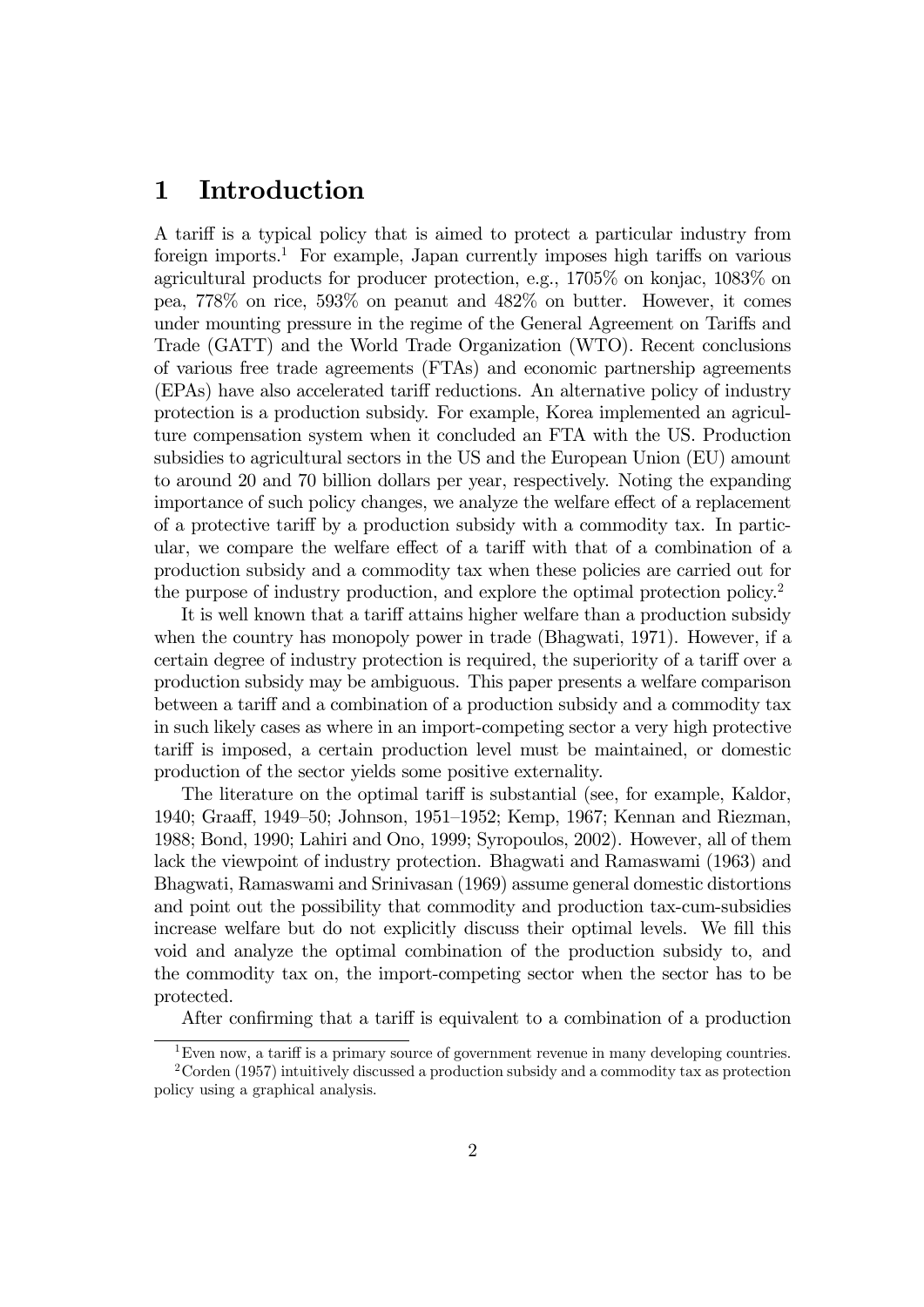subsidy and a commodity tax with the same magnitude as the tariff, we first explore the optimal commodity tax and the optimal production subsidy when they can take different magnitudes. We then examine the welfare effect of replacing the tariff by the combination of the production subsidy and the commodity tax that realizes the same degree of protection. This conversion is found to make the home country better off when the preimposed tariff is higher than the optimal tariff. It may apply to the case of the Japanese rice protection because the 778% tariff must exceed the optimal rate. Furthermore, we extend the analysis to such cases as where the commodity tax and the production subsidy are chosen so that the tariff-protected industry maintains a certain level of production and where there is production externality, and show the same property to hold.

## 2 The Model

We consider a standard  $2 \times 2 \times 2$  general equilibrium competitive model. The home country exports commodity 1 and imports commodity 2. There are two production factors, labor  $L$  and capital  $K$ , which are fixed in supply and internationally immobile. The home country imposes a commodity tax  $(t)$  and a production subsidy  $(s)$  on commodity 2, while the foreign country imposes neither tariffs nor tax-cum-subsidies.

The production function of sector  $i$   $(i = 1, 2)$  in the home country is

$$
y_i = f_i(k_i)L_i, \ f'_i > 0 \text{ and } f''_i < 0, \quad i = 1, 2,
$$
 (1)

where  $y_i$  is output of commodity i,  $L_i$  and  $K_i$  are respectively labor and capital inputs in sector i, and  $k_i \equiv K_i/L_i$ . The home firms' optimization behavior leads to

$$
f'_1(k_1) = (s+p)f'_2(k_2) = r,
$$
  
\n
$$
f_1(k_1) - f'_1(k_1)k_1 = (s+p)[f_2(k_2) - f'_2(k_2)k_2] = w,
$$
\n(2)

where p is the world price of commodity 2,  $r$  is the capital rent,  $w$  is the wage rate and commodity 1 is taken as numeraire. From (2) we derive

$$
r = r(s+p)
$$
,  $w = w(s+p)$ ,  $k_i = k_i(s+p)$ ,  $i = 1,2$ . (3)

The factor market equilibrium conditions in the home country are

$$
L_1 + L_2 = \overline{L} \quad \text{and} \quad k_1 L_1 + k_2 L_2 = \overline{K},\tag{4}
$$

where  $\overline{L}$  and  $\overline{K}$  are the home endowments of the two factors respectively. Equations (1), (3) and (4) give the two sectors' labor demand and commodity supply:

$$
L_i = L_i(s+p), \ \ y_i = y_i(s+p), \quad \text{for } i = 1, 2. \tag{5}
$$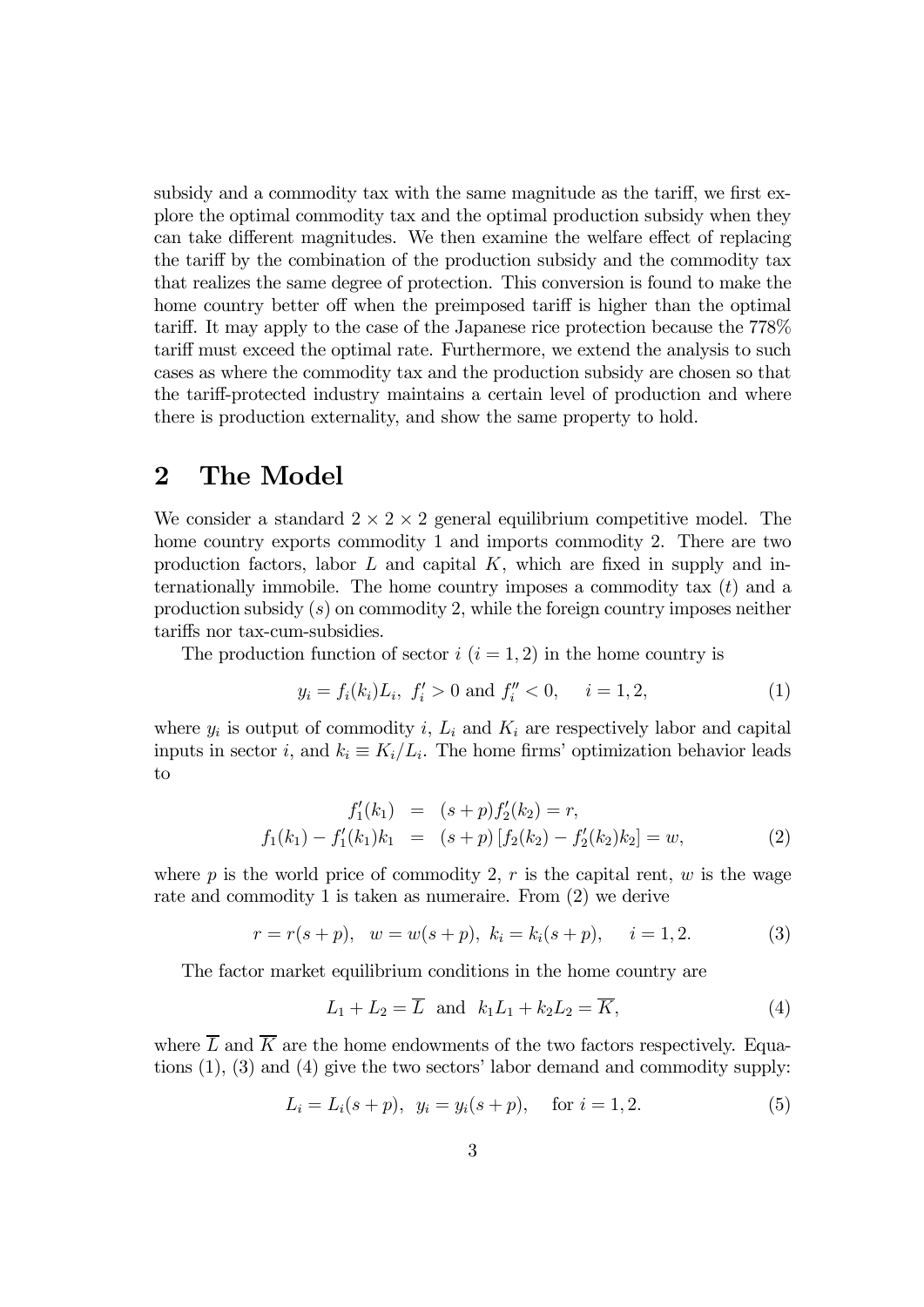A representative consumer in the home country has a well-behaved utility function  $u(x_1, x_2)$  where  $x_i$  is demand for commodity *i*. Both commodities are assumed to be normal and hence the home demand functions

$$
x_i = D_i(t + p, Y), \t i = 1, 2,
$$
\t(6)

satisfy

$$
D_{iY} (\equiv \partial D_i / \partial Y) > 0 \text{ for } i = 1, 2,
$$
 (7)

where

$$
Y \equiv y_1 + (s+p)y_2 - T,
$$
  
\n
$$
T \equiv sy_2 - tx_2.
$$

Similarly, the foreign supply, demand and excess demand functions of commodity  $i(= 1, 2)$  are respectively

$$
y_i^* = y_i^*(p),
$$
  
\n
$$
x_i^* = x_i^*(p) = D_i^*(p, Y^*) \text{ where } Y^* \equiv y_1^*(p) + py_2^*(p),
$$
  
\n
$$
z_i^* = z_i^*(p) = x_i^*(p) - y_i^*(p).
$$
\n(8)

The international market-clearing condition for commodity 2 is

$$
D_2(t+p,Y) + D_2^*(p,Y^*) - y_2(s+p) - y_2^*(p) = 0.
$$
\n(9)

Note that with Walras' law the market-clearing condition for commodity 1 necessarily holds if all the other markets are in equilibrium.

From  $(1)$ – $(9)$  we obtain

$$
dy_2 = y_2'd(s+p),
$$

$$
(1 - tD_{2Y})dx_2 = D_{2p}d(p + t) + D_{2Y} \cdot [(y'_1 + py'_2)d(s + p) + y_2dp + x_2dt],
$$
  
\n
$$
\Omega dp = -\left(\frac{D_{2p}}{1 - tD_{2Y}} + \frac{D_{2Y}}{1 - tD_{2Y}}x_2\right)dt + \left(\frac{sD_{2Y}}{1 - tD_{2Y}} + 1\right)y'_2ds,
$$
\n(10)

where  $D_{2p} \equiv \partial D_2/\partial (p+t)$  and  $\Omega$  satisfies.

$$
\Omega \equiv \frac{D_{2p}}{1 - t D_{2Y}} + \frac{D_{2Y}}{1 - t D_{2Y}} (y_2 - s y_2') + z_2^{*'} - y_2' < 0,
$$
  
\n
$$
z_2^{*'} = D_{2p}^* + D_{2Y^*}^* y_2^* - y_2^{*'} < 0,
$$
  
\n
$$
y_2' > 0,
$$
  
\n
$$
y_2^{*'} > 0.
$$
\n(11)

The negativity of  $\Omega$  implies the stability condition of the market of commodity 2, whereas the positivity of  $y_2'$  and that of  $y_2^*$  represent positively-inclined home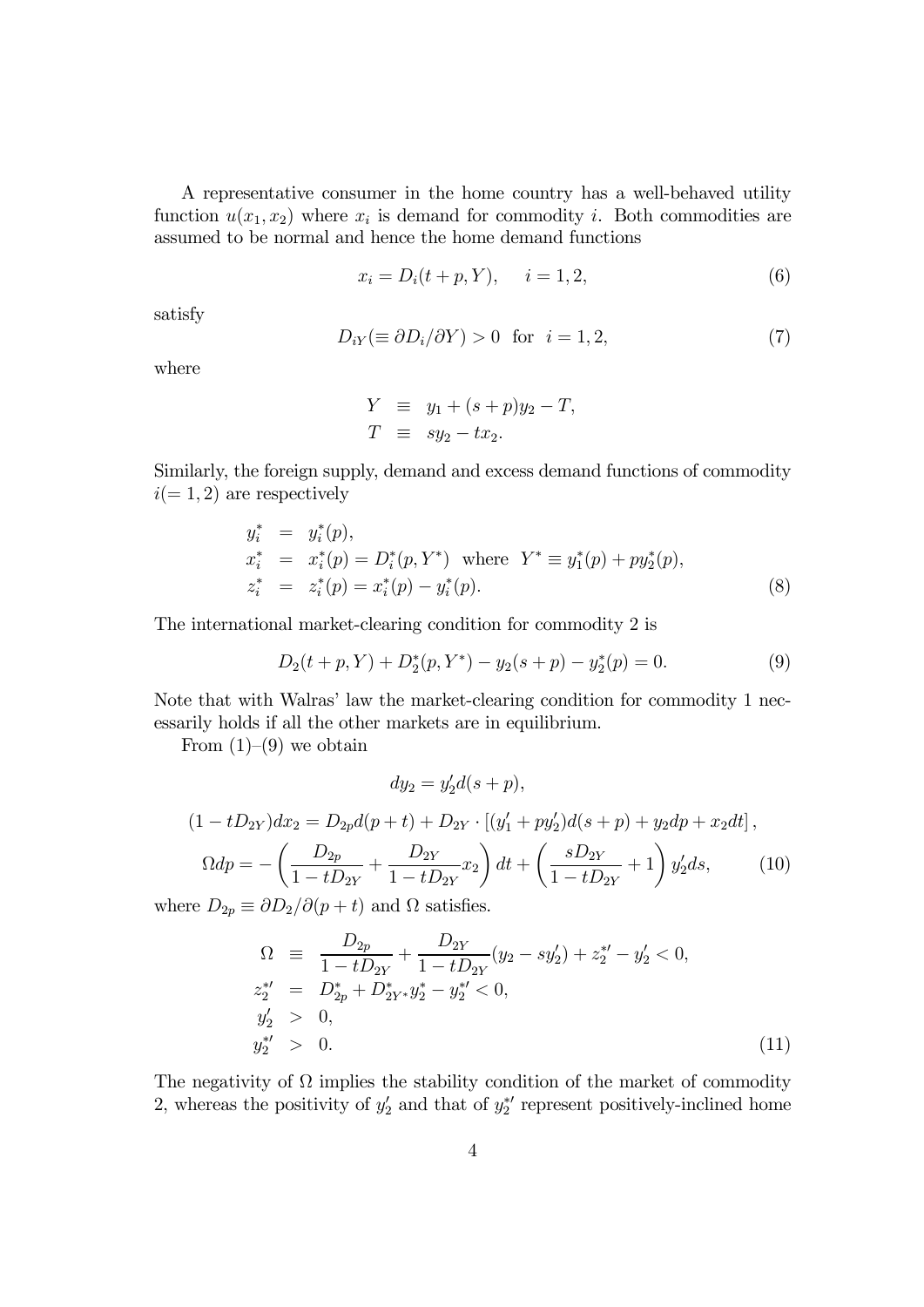and foreign supply functions of commodity  $2.\overline{3}$   $z_2^{*\prime}$  is naturally assumed to be negative since it represents the own-price effect of  $z_2^*$ , the foreign excess demand for commodity 2. Since the foreign country exports commodity 2, from (8) and (9) we find

$$
z_2^* = x_2^* - y_2^* = -(x_2 - y_2) < 0. \tag{12}
$$

The optimal household behavior yields

$$
\frac{u_2}{u_1} = t + p,\t\t(13)
$$

where  $u_i \equiv \partial u(x_1, x_2)/\partial x_i$ . From (1), (2) and (4), the optimal firm behavior gives

$$
dy_1 + (s+p)dy_2 = 0.
$$
 (14)

Total differentiation of the balance of payment equation provides

$$
dx_1 + pdx_2 + x_2dp = dy_1 + pdy_2 + y_2dp.
$$
 (15)

Using these three equations and the total differentiation of  $u(x_1, x_2)$  we find

$$
\frac{du}{u_1} = -(x_2 - y_2) dp + t dx_2 - s dy_2.
$$
 (16)

Substituting  $dp$ ,  $dx_2$  and  $dy_2$  given in (10) into (16) leads to

$$
\frac{(1 - tD_{2Y})}{u_1} du = (t - \Lambda)h_2 dt + [(sD_{2Y} + 1 - tD_{2Y})\Lambda - s] y_2'ds,
$$
 (17)

where

$$
h_2 \equiv D_{2p} + D_{2Y} x_2 < 0,\tag{18}
$$

$$
\Lambda = \frac{-(x_2 - y_2) + th_2 - sy'_2}{(1 - tD_{2Y})\Omega}.
$$
\n(19)

Note that  $h_2$  in (18), which is the Hicksian own-price effect, is naturally assumed to be negative. By partially differentiating with respect to Y the home budget constraint:

$$
Y = D_1(t + p, Y) + (t + p)D_2(t + p, Y),
$$

and using (7), we find

$$
1 - tD_{2Y} = D_{1Y} + pD_{2Y} > 0.
$$
 (20)

<sup>&</sup>lt;sup>3</sup>>From (1), (3) and (5),  $y_2'$  obtains as a function of  $k_2'$  and  $L_2'$ . Totally differentiating (2) yields  $k_1'$  and  $k_2'$ . Substituting them into the total differentiation of (4) gives  $L_2'$ . By applying  $k_2'$ and  $L_2'$  thus obtained to the expression of  $y_2'$  and using (2) we eventually find  $y_2'$  to be positive. The positivity of  $y_2^{*'} > 0$  analogously obtains.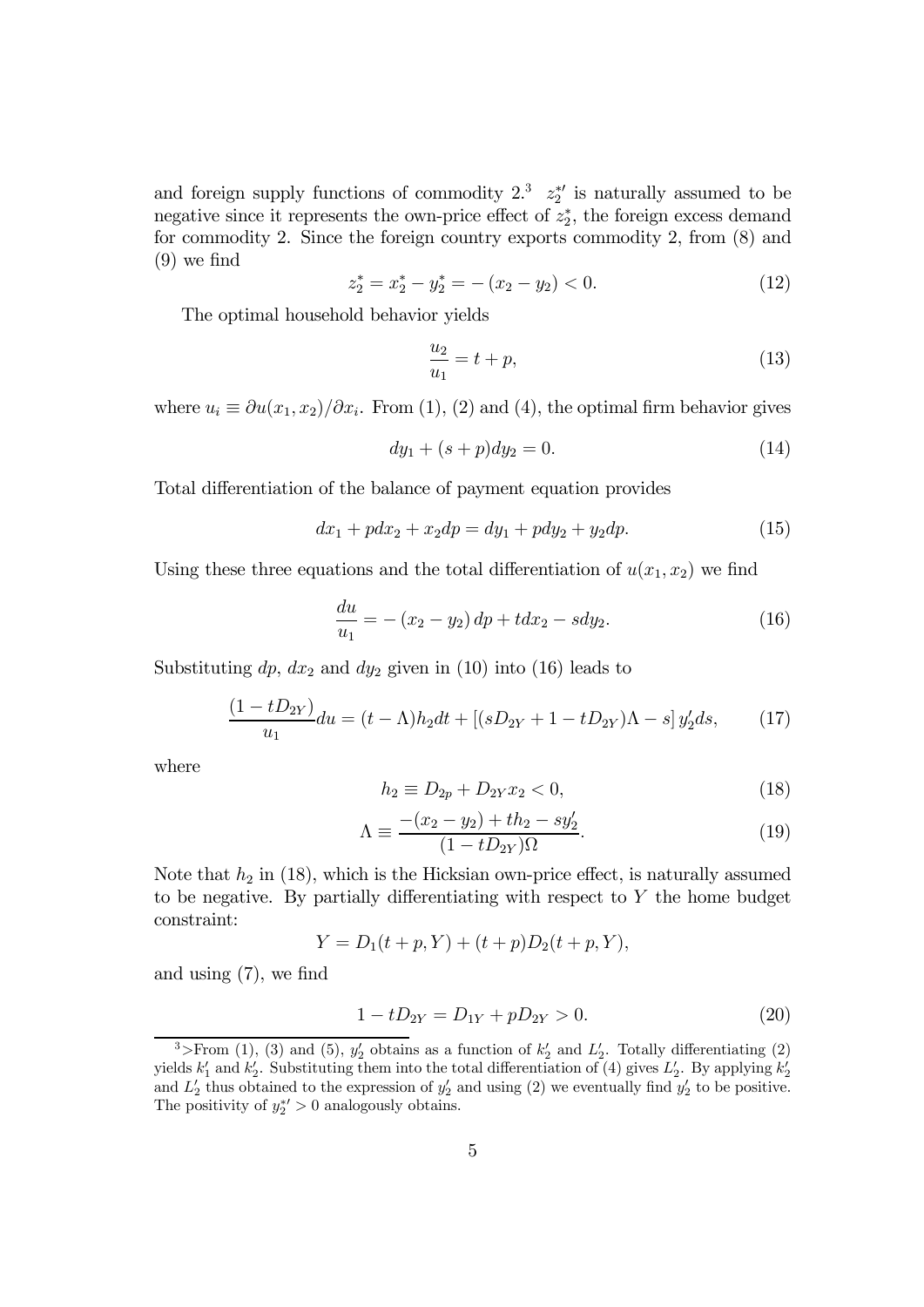# 3 Optimal Commodity Tax and Production Subsidy

Having set up the model we now turn to analyze the properties of the optimal commodity tax and the production subsidy.

From (17) and (19) we obtain the effects of changes in s and t on utility u. Applying the sign properties of  $(11)$ ,  $(12)$ ,  $(18)$  and  $(20)$  to the results yields

$$
\left(\frac{1}{u_1}\right) \left. \frac{du}{dt} \right|_{t=0, \text{ s=const.}} = \left(\frac{1}{\Omega}\right) \left[ (x_2 - y_2) + sy_2' \right] h_2 > 0,
$$
\n
$$
\left(\frac{1}{u_1}\right) \left. \frac{du}{ds} \right|_{s=0, \text{ t=const.}} = \left[ \frac{1}{(1 - tD_{2Y})\Omega} \right] \left[ -(x_2 - y_2) + th_2 \right] y_2' > 0.
$$

Therefore, we obtain the following proposition:

**Proposition 1.** (i) Offering a low production subsidy to the import-competing sector improves welfare when a non-negative commodity tax is imposed on the sector, and (ii) imposing a low commodity tax on the sector improves welfare when a non-negative production subsidy is offered to the sector.

This proposition shows that offering a low production subsidy to the importcompeting sector still improves welfare even if a commodity tax above the optimal tariff level has already been imposed on the sector, and that imposing a low commodity tax on the sector still improves welfare even if a production subsidy above the optimal tariff level has already been offered to the sector. Thus, the optimal tariff implication (namely, the positive effect of an improvement in the terms of trade through an import restriction) still holds for a low production subsidy irrespective of the level of the predetermined commodity tax, and for a low commodity tax irrespective of the level of the predetermined production subsidy.

Let us next turn to the optimal combination of the commodity tax and the production subsidy. From (17) they satisfy

$$
t = \Lambda
$$
,  $s = (1 - tD_{2Y}) \Lambda / (1 - D_{2Y} \Lambda)$ ,

and hence using  $(11)$ ,  $(12)$  and  $(19)$  we obtain

$$
t^{\text{opt}} = s^{\text{opt}} = \Phi, \qquad \Phi \equiv z_2^* / z_2^{*'} > 0,
$$
 (21)

where  $z_2^*$  and  $z_2^*$  are respectively given by (11) and (12) and  $\Phi$  is equivalent to the optimal tariff. <sup>4</sup> This property is formally restated as follows:

<sup>4</sup>Bhagwati (1971) intuitively discusses this property but does not give a formal proof.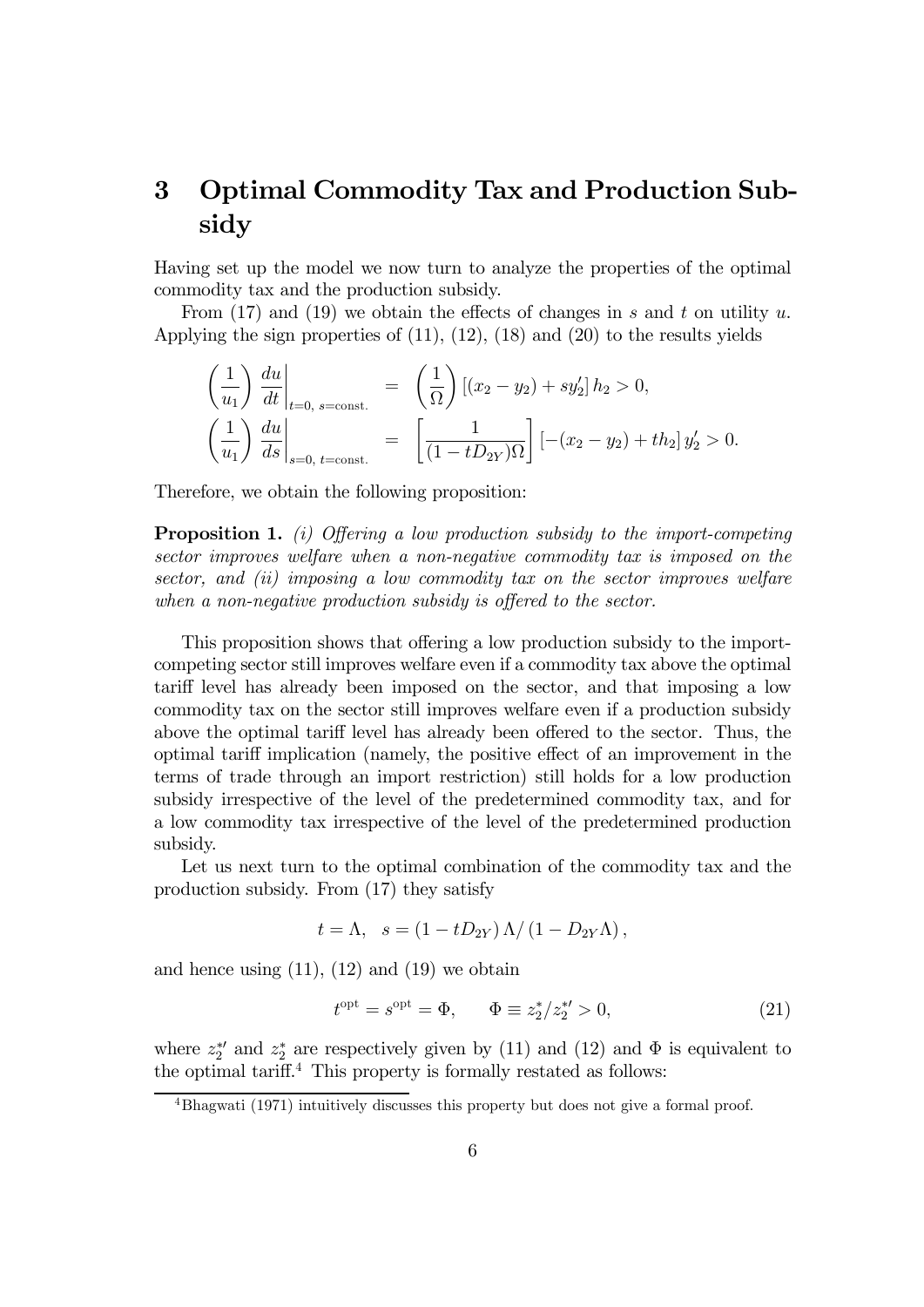**Proposition 2.** The optimal combination of the commodity tax and the production subsidy is equivalent to the optimal tariff.

Noting that a tariff is equivalent to the combination of production subsidy s and commodity tax t that have the same magnitude as the tariff, we next consider the case where the tariff is separated into the production subsidy and the commodity tax and only the commodity tax is revised while the production subsidy is maintained in order for the import-competing sector to be protected. For example, Japan currently imposes a 778% tariff rate on imported rice and most likely the tariff rate exceeds the optimal tariff level. Replacing the tariff by the production subsidy is often discussed and in fact the Japanese government has adopted an individual income support system in the agriculture sector. In the following we will show that the separation benefits the country.

Suppose that initially

$$
t = s.\t\t(22)
$$

Then,  $\Omega$  and  $z_2^*$  in (11) and  $\Lambda$  in (19) satisfy

$$
t - \Lambda = (t - \Phi) \left(\frac{z_2^{*'}}{\Omega}\right),\tag{23}
$$

and hence (17) reduces to

$$
\frac{(1 - tD_{2Y})}{u_1} du = (t - \Phi) \left(\frac{z_2^{*}}{\Omega}\right) \left(h_2 dt - y_2' ds\right). \tag{24}
$$

From (11), (18), (20), (22) and (24), if s is fixed at a higher level than  $\Phi$ ,

$$
\left. \frac{du}{dt} \right|_{t=s(>\Phi)} < 0. \tag{25}
$$

Next, when t decreases from s and reaches  $\Phi$ , using (11) and (19) we obtain

$$
t - \Lambda = (s - \Phi) \left(\frac{y_2'}{\Omega}\right). \tag{26}
$$

Substituting this into  $t - \Lambda$  in (17) where  $s(>\Phi)$  is kept constant yields

$$
\frac{(1 - tD_{2Y})}{u_1} du = (s - \Phi) \left(\frac{h_2 y_2'}{\Omega}\right) dt.
$$
 (27)

From  $(10)$ ,  $(11)$  and  $(20)$ , the above expression shows

$$
\left. \frac{du}{dt} \right|_{t=\Phi} > 0. \tag{28}
$$

(25) and (28) imply the following proposition.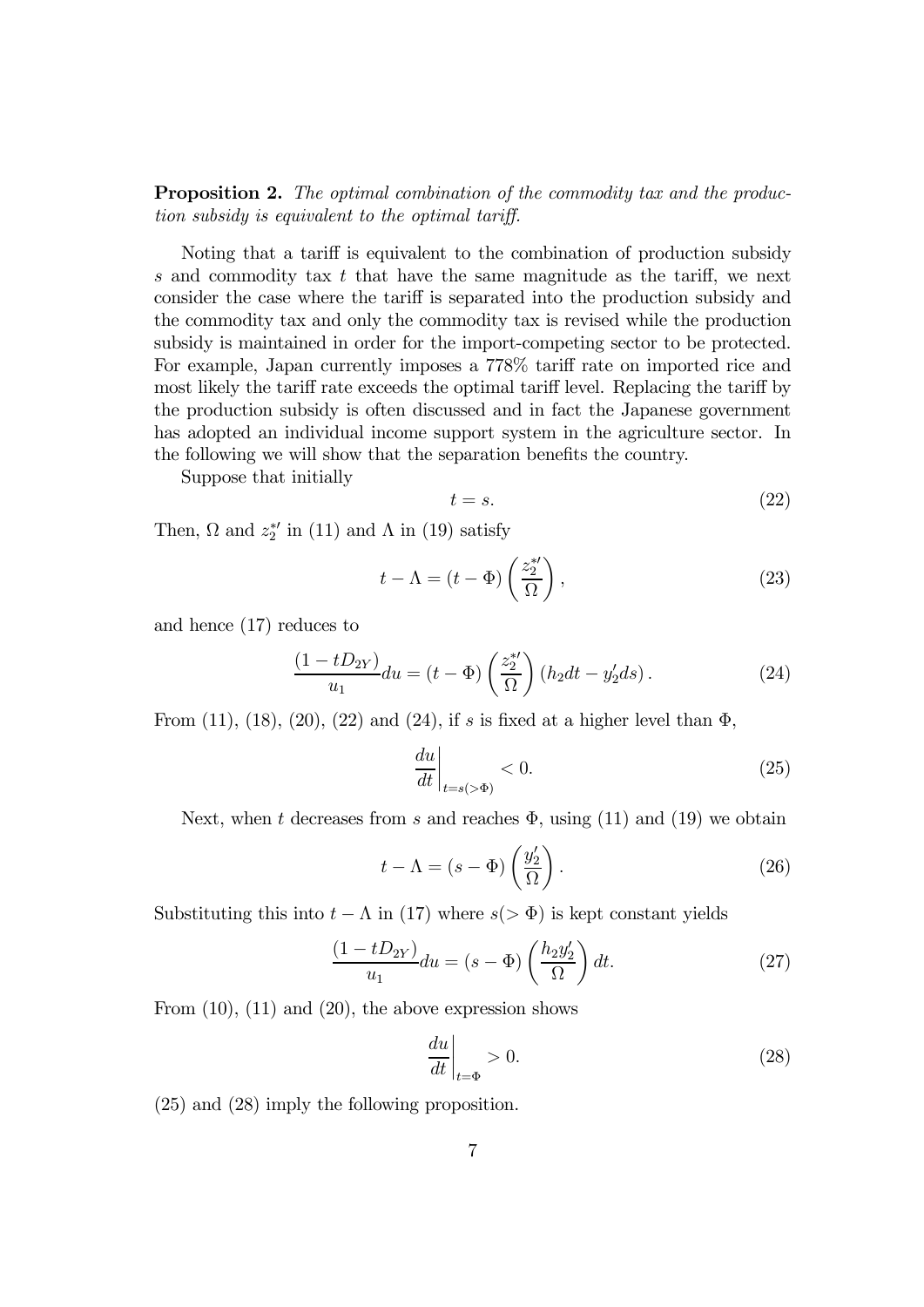**Proposition 3.** Suppose that a tariff higher than the optimal tariff is initially imposed. If the tariff is separated into a production subsidy and a commodity tax and the production subsidy must take the same level as the tariff, the optimal commodity tax is between the initial level and the optimal tariff level.

# 4 Production Support and Environmental Preservation

### 4.1 Production Support Policy

This section considers the case where the tariff is replaced by the production subsidy with the commodity tax adjusted so that production of commodity 2 is kept constant. The Japanese individual income support for farmers is indeed distributed according to the past crop average. It should be noted that a production-keeping policy is equivalent to a price-keeping policy in the present setting. The US Counter-Cyclical Payment (CCP), which compensates the difference between the market price and the target price, may be an example of the price-keeping policy.

Let us start the analysis from the situation of (22) and obtain the welfare effect of the above-mentioned policy. If  $y_2$  is fixed and hence  $dy_2 = 0$ , from (5) we obtain

$$
0 = ds + dp.
$$

Applying this property and (18) to (10) leads to

$$
ds = \theta dt \quad \text{where} \quad \theta \equiv \frac{h_2}{(1 - tD_{2Y})\,\Omega + y_2'}.\tag{29}
$$

From (11) and (22),  $\theta$  is rewritten as

$$
\theta = \frac{h_2}{h_2 - D_{2Y} \cdot (x_2 - y_2) + (1 - tD_{2Y}) z_2^{*'}},
$$

and therefore using  $(7)$ , the second property of  $(11)$ ,  $(12)$ ,  $(18)$  and  $(20)$ , we find

$$
0 < \theta < 1. \tag{30}
$$

From the second property of (11), (24) and (30), a small change in the commodity tax with the production subsidy following (29) yields

$$
\left(\frac{1}{u_1}\right)\frac{du}{dt}\bigg|_{y_2=\text{const.}} = (t - \Phi) z_2^{*\prime} \theta < 0.
$$

This property implies the following: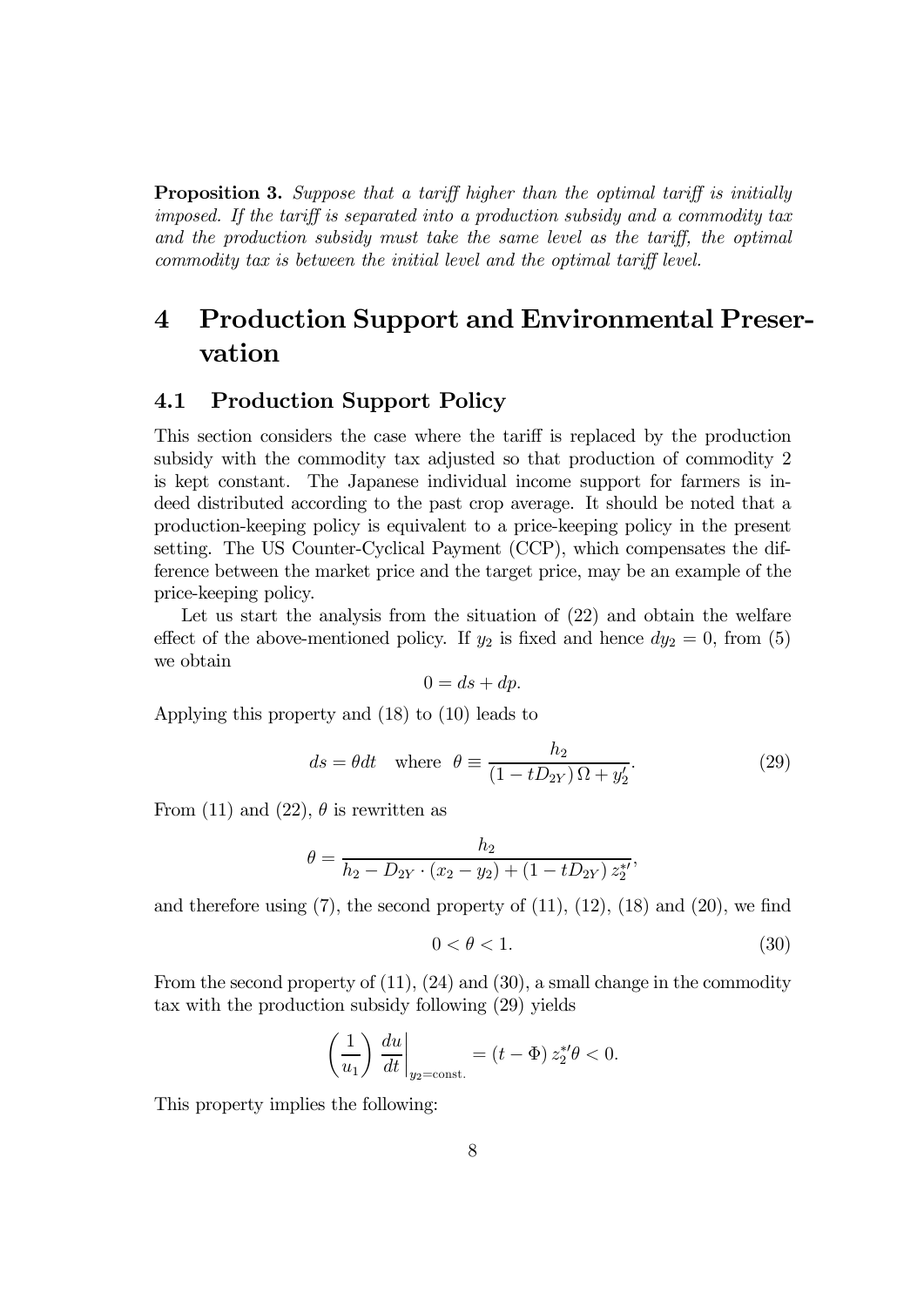**Proposition 4.** Suppose that initially  $s = t > \Phi$ . Then, a reduction in the commodity tax t accompanied by a reduction in the production subsidy s that keeps production of commodity 2 constant improves welfare.

Intuitively, a decrease in the commodity tax stimulates demand for commodity 2, which increases its home producer price. Thus, in order to keep the home production of commodity 2 constant the production subsidy must also be reduced.  $(11), (20), (22)$  and  $(24)$  imply that when t is kept constant,  $du/ds$  satisfies

$$
\left. \frac{du}{ds} \right|_{s=t(>\Phi)} < 0,
$$

i.e., a reduction in the production subsidy increases home welfare. (25) shows that a reduction in the commodity tax also increases home welfare. Therefore, the decrease in the commodity tax and the subsequent decrease in the production subsidy, mentioned in the proposition, makes the home country better off.

Moreover, from (29) and (30), the subsequent reduction in s that keeps  $y_2$ constant is smaller than the initial reduction in  $t$ . Therefore, the beneficial tax reform is indeed a separation of the tariff to the commodity tax and the production subsidy.

### 4.2 Environmental Preservation

This section considers the case with positive production externality, such as environmental preservation owing to agricultural production. The WTO agreement on agriculture allows member countries to give a subsidy to agricultural sectors for environmental preservation or maintenance of areas under cultivation. It is paid according to the past production level and hence is indeed a production subsidy. In this section, we examine how an externality affects the optimal commodity tax and the optimal production subsidy.5

To do so, we modify the utility function as

$$
u(x_1, x_2) + \beta y_2,
$$

where  $\beta$ (> 0) shows such externality. For given  $\beta$ , totally differentiating the utility and applying (13), (14) and (15) to the result yields

$$
\frac{du}{u_1} = dx_1 + (t+p)dx_2 + \beta dy_2 = -(x_2 - y_2)dp + t dx_2 - (s-\beta)dy_2.
$$

<sup>&</sup>lt;sup>5</sup>Markusen (1975, p.19) analyzes the optimal combination of a tariff, instead of a commodity tax, and a production tax in the presence of externality.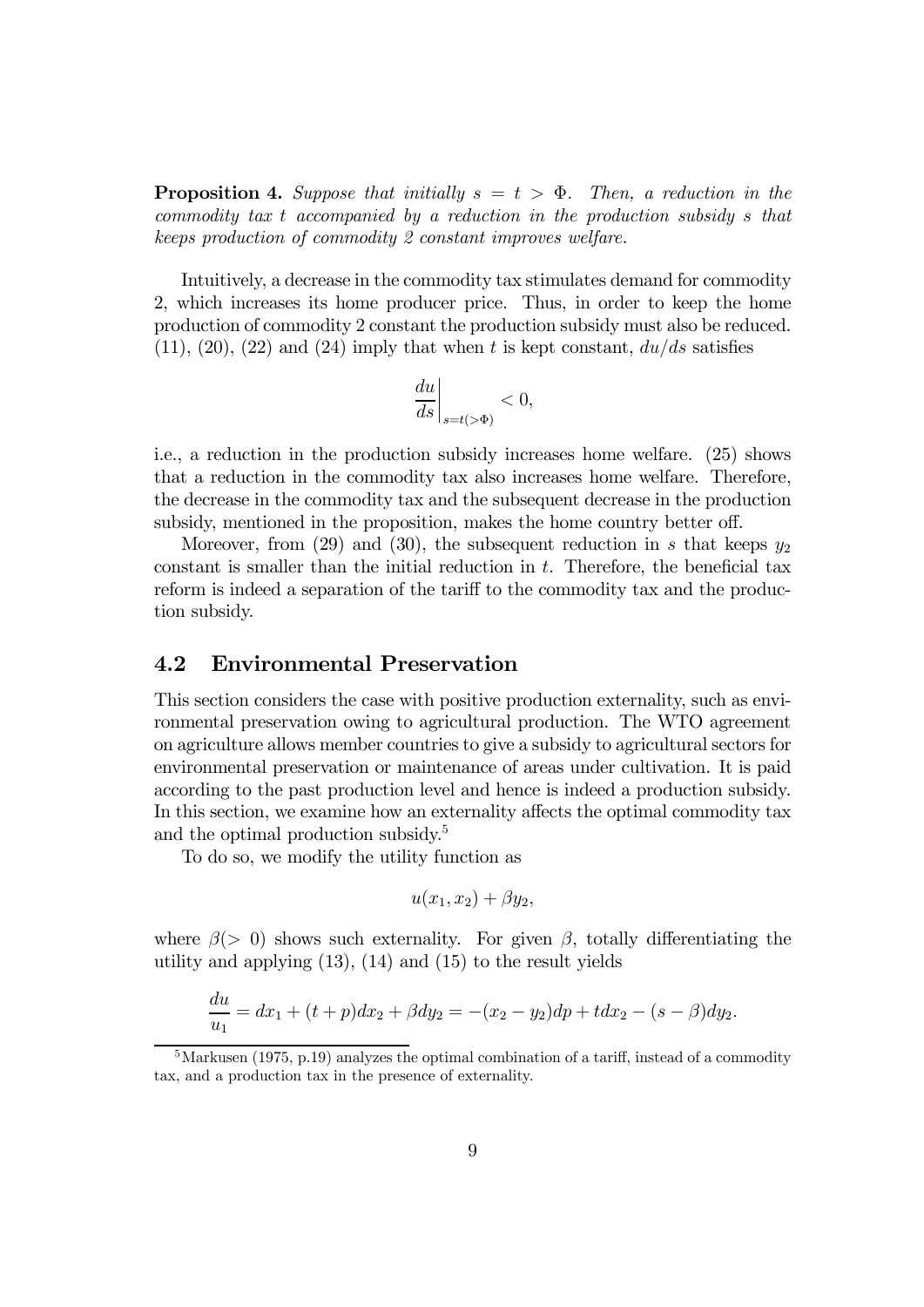Using  $(10)$  and  $(11)$ , we rewrite it as follows:

$$
\frac{(1 - tD_{2Y})}{u_1} du = \left( t - \Lambda - \frac{\beta y_2'}{\Omega} \right) h_2 dt + \left[ (sD_{2Y} + 1 - tD_{2Y})\Lambda - s + \left\{ D_{2p} + D_{2Y}y_2 + (1 - tD_{2Y}) z_2^{*'} \right\} \left( \frac{\beta}{\Omega} \right) \right] y_2' ds. (31)
$$

Therefore, the optimal tax and the optimal subsidy must satisfy

$$
t^{opt} - \Lambda - \frac{\beta y_2'}{\Omega} = 0,
$$
  

$$
(s^{opt}D_{2Y} + 1 - t^{opt}D_{2Y})\Lambda - s^{opt} + [D_{2p} + D_{2Y}y_2 + (1 - t^{opt}D_{2Y}) z_2^{*'}] \left(\frac{\beta}{\Omega}\right) = 0.
$$

From these two equations in which  $\Omega$  and  $\Lambda$  are respectively given by (11) and (19), we obtain the optimal tax and subsidy mentioned below.

**Proposition 5.** In the presence of production externality  $\beta$  the optimal tax and the optimal subsidy are

$$
t^{opt} = \Phi, \ \ s^{opt} = \Phi + \beta,
$$

where  $\Phi \equiv z_2^*(p)/z_2^{*\prime}(p)$ .

By comparing the equations in proposition 5 with (21) we find that without externality  $\beta$  the implication of proposition 5 is the same as that of proposition 2, that is, the optimal combination of the production subsidy and the commodity tax is equivalent to the optimal tariff  $\Phi$ . In the presence of externality  $\beta$ , however, the production subsidy must be higher than the commodity tax by the magnitude of the externality.

The existence of the externality strengthens the benefit of separating the tariff into the production subsidy and the commodity tax and lowering the commodity tax only. In fact, from  $(23)$ ,  $(26)$  and  $(31)$  we obtain

$$
\frac{(1 - tD_{2Y})}{u_1} \frac{du}{dt}\bigg|_{t=s} = (t - \Phi) \left(\frac{z_2^{*'}h_2}{\Omega}\right) - \beta \left(\frac{h_2 y_2'}{\Omega}\right),\tag{32}
$$

$$
\frac{(1 - tD_{2Y})}{u_1} \frac{du}{dt}\bigg|_{t = \Phi} = [s - (\Phi + \beta)] \left(\frac{h_2 y_2'}{\Omega}\right). \tag{33}
$$

Obviously,  $-\beta h_2 y_2' / \Omega$ , which is negative from (11) and (18), represents the externality effect, which enhances the benefit of a reduction in the commodity tax, shown in proposition 3. By comparing them with (24) and (27) respectively, we find that (32) is negative and that (33) is positive. Thus, if the production subsidy is higher than the first-best optimal level  $\Phi + \beta$ , the optimal commodity tax is between s and  $\Phi$  –i.e., basically the same implication as proposition 3 holds.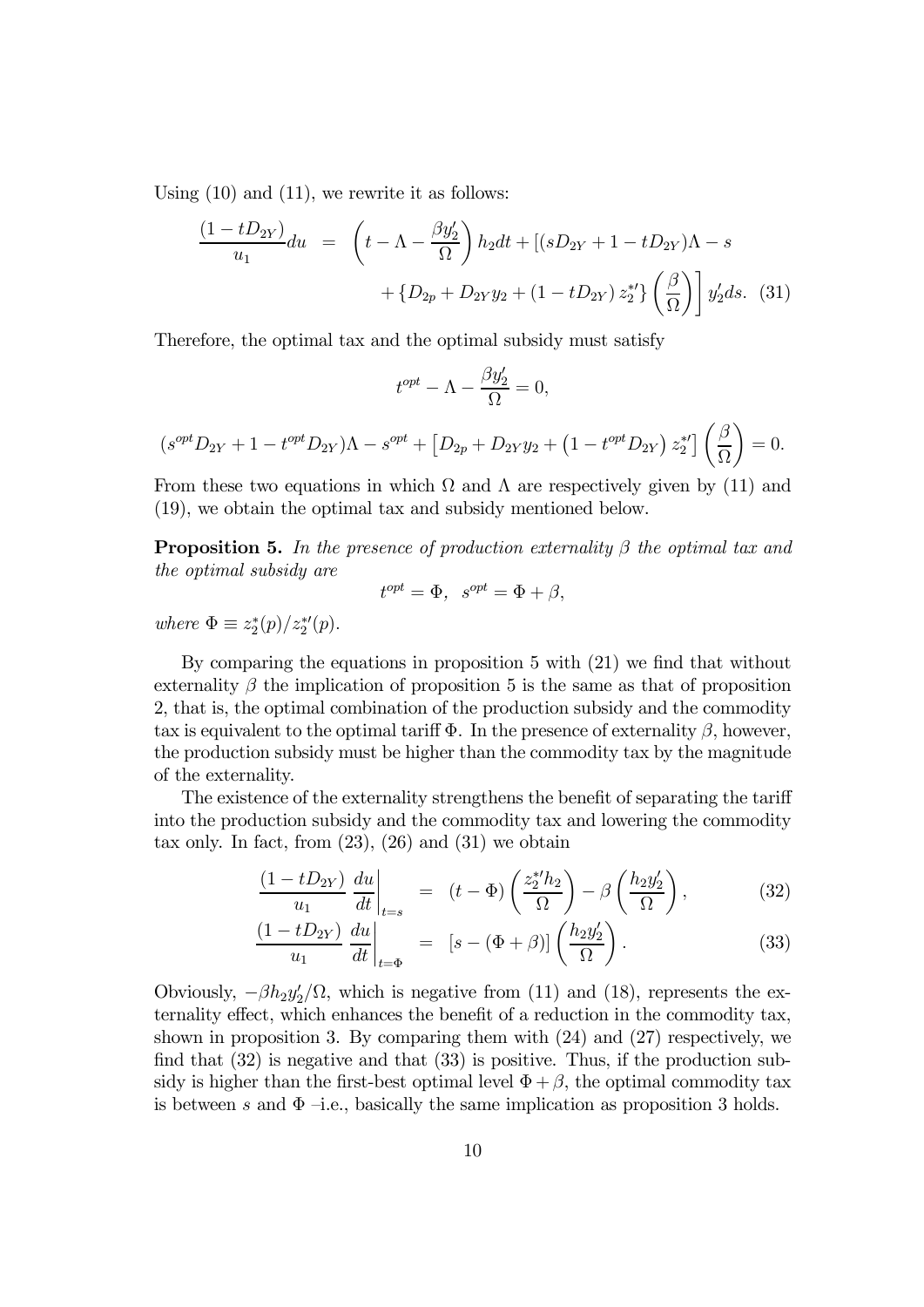**Proposition 6.** If a country must offer a higher production subsidy than the first-best optimal level, the optimal commodity tax is between the level of the production subsidy and its own first-best optimal level.

Next, we examine the effect of a change in  $\beta$  on  $s^{opt}$  and  $t^{opt}$ . Noting that  $\Phi$ depends only on  $p$ , from the equations in proposition 5 we find

$$
dt^{opt} = \Phi'dp, \quad ds^{opt} = d\beta + \Phi'dp,\tag{34}
$$

where  $\Phi' = d\Phi/dp$ . Applying the property that  $s^{opt} - t^{opt} = \beta$ , stated in proposition 5, and the above equations to the last equation of (10) yields

$$
\frac{dt^{opt}}{d\beta} = \frac{(\beta D_{2Y} + 1) y_2' \Phi'}{(1 - t^{opt} D_{2Y}) \Omega + h_2 \Phi' - (\beta D_{2Y} + 1) y_2' \Phi'}.
$$

From  $(11)$ ,  $(18)$ ,  $(20)$ ,  $(34)$  and the above equation, we obtain

$$
-1 < \frac{dt^{opt}}{d\beta} < 0 \text{ and } 0 < \frac{ds^{opt}}{d\beta} < 1 \text{ if } \Phi' > 0.
$$

Therefore, if  $\Phi' > 0$ , as externality  $\beta$  is larger, the optimal commodity tax decreases and the optimal production subsidy increases but the magnitudes of the changes are less than the magnitude of the increase in the externality. Moreover, using (21) we find  $\Phi'$  to satisfy

$$
\Phi' = \frac{(z_2^{*})^2 - z_2^{*} z_2^{* \prime \prime}}{(z_2^{* \prime})^2} > 0 \quad \text{if} \quad (z_2^{* \prime})^2 > z_2^{*} z_2^{* \prime \prime}.
$$

Since  $z_2^*(-x_2^*-y_2^*)$  < 0 as shown in (12), the above condition is valid if  $z_2^{*\prime\prime} \geq 0$ , that is, if the foreign excess demand for commodity 2 is non-convex with respect to the price.

The above results are summarized as follows.

**Proposition 7.** Suppose that  $(z_2^*)^2 > z_2^* z_2^*$ , which holds when the foreign excess demand of commodity 2 is non-convex, and that production of commodity 2 yields positive externality, e.g. environmental preservation. If the externality expands, the optimal production subsidy increases and the magnitude of the increase is less than the expansion of the externality. The optimal commodity tax decreases and the magnitude of the decrease is less than the expansion of the externality.

### 5 Conclusion

This paper examines the welfare effects of separating a protective tariff to a production subsidy to, and a commodity tax on, the protected sector in various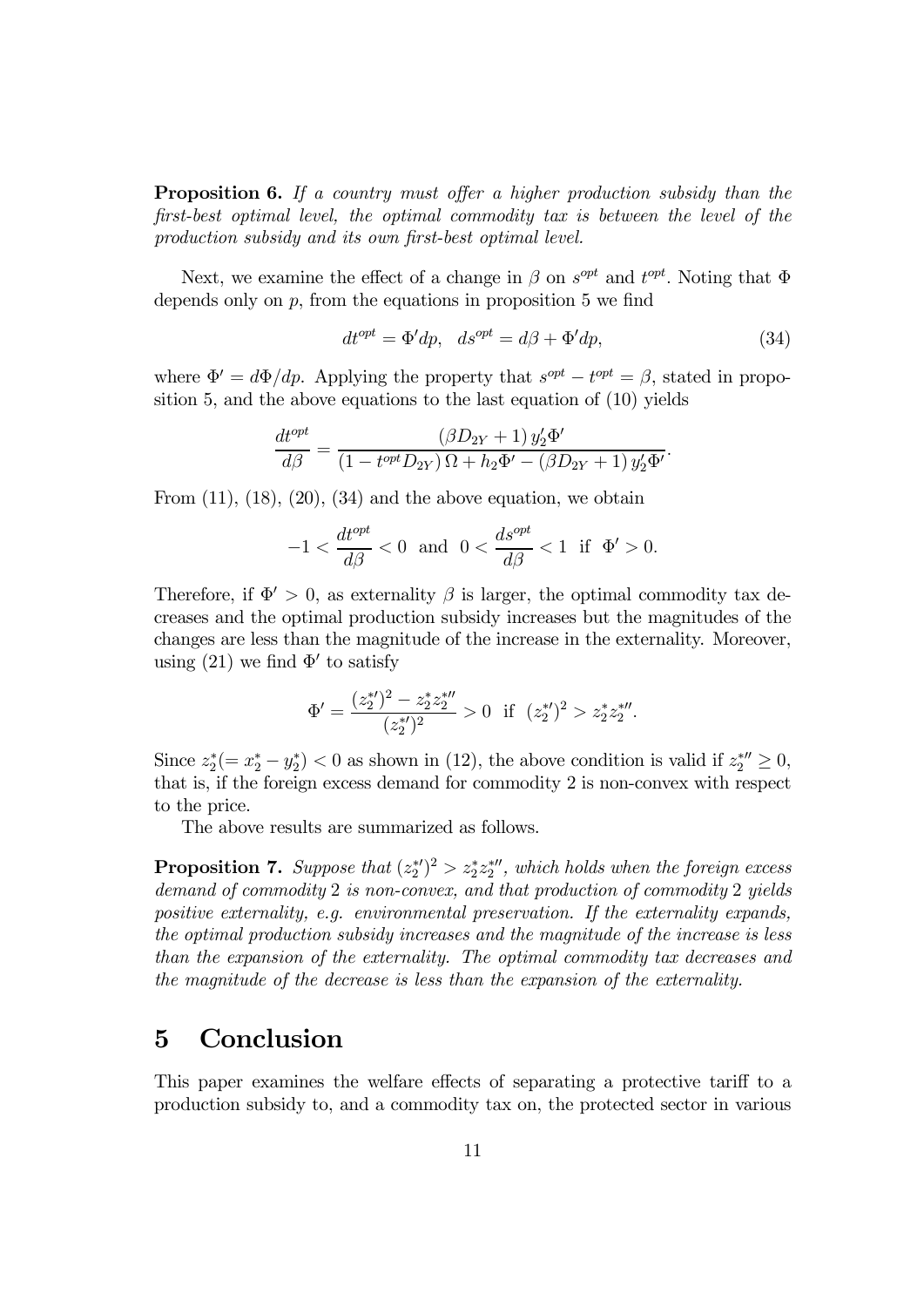plausible situations, including the cases where (i) the initial tariff is set above the optimal tariff, (ii) domestic production of the protected commodity must be maintained, and (iii) there is positive externality of the sector's domestic production. We show that separating a protective tariff to a commodity tax and a production subsidy and lowering only the commodity tax makes the home country better off in these situations. Without any distortion of such, however, the optimal combination of the subsidy and the tax is equivalent to the optimal tariff.

In Japan there are recently lively debates on the forms of protection policies for several agricultural products on which very high protective tariffs are imposed. EU and Switzerland have increased the amount of direct payment to agricultural sectors while reducing tariffs (or market price supports) on agricultural products (OECD, 2010). The present results imply that a shift from a tariff to the combination of a production subsidy and a commodity tax benefits the country if the sector must be protected.

## 6 References

- Bhagwati, J. N., Ramaswami, V. K., 1963. Domestic distortions, tariffs and the theory of optimum subsidy. Journal of Political Economy 71, 44—50.
- Bhagwati, J. N., Ramaswami, V. K., Srinivasan, T. N., 1969. Domestic distortions, tariffs and the theory of optimum subsidy: some further results. Journal of Political Economy 77, 1005—10.
- Bhagwati, J. N., 1971. The generalized theory of distortions and welfare, in Trade, Balance of Payments and Growth, edited by J.N. Bhagwati et al., Amsterdam, North-Holland.
- Bond, E. W., 1990. The optimal tariff structure in higher dimensions. International Economic Review 31, 103—116.
- Corden, W. M., 1957. Tariffs, subsidies and the terms of trade. Economica 95, 235—242.
- Graaff, J., 1949—50. On optimal tariff structures. Review of Economic Studies 17, 47—59.
- Johnson, H. G., 1951—52. Optimum welfare and maximum revenue tariffs. Review of Economic Studies 19, 28—35.
- Kaldor, N., 1940. A note on tariffs and terms of trade. Economica 7, 377—380.